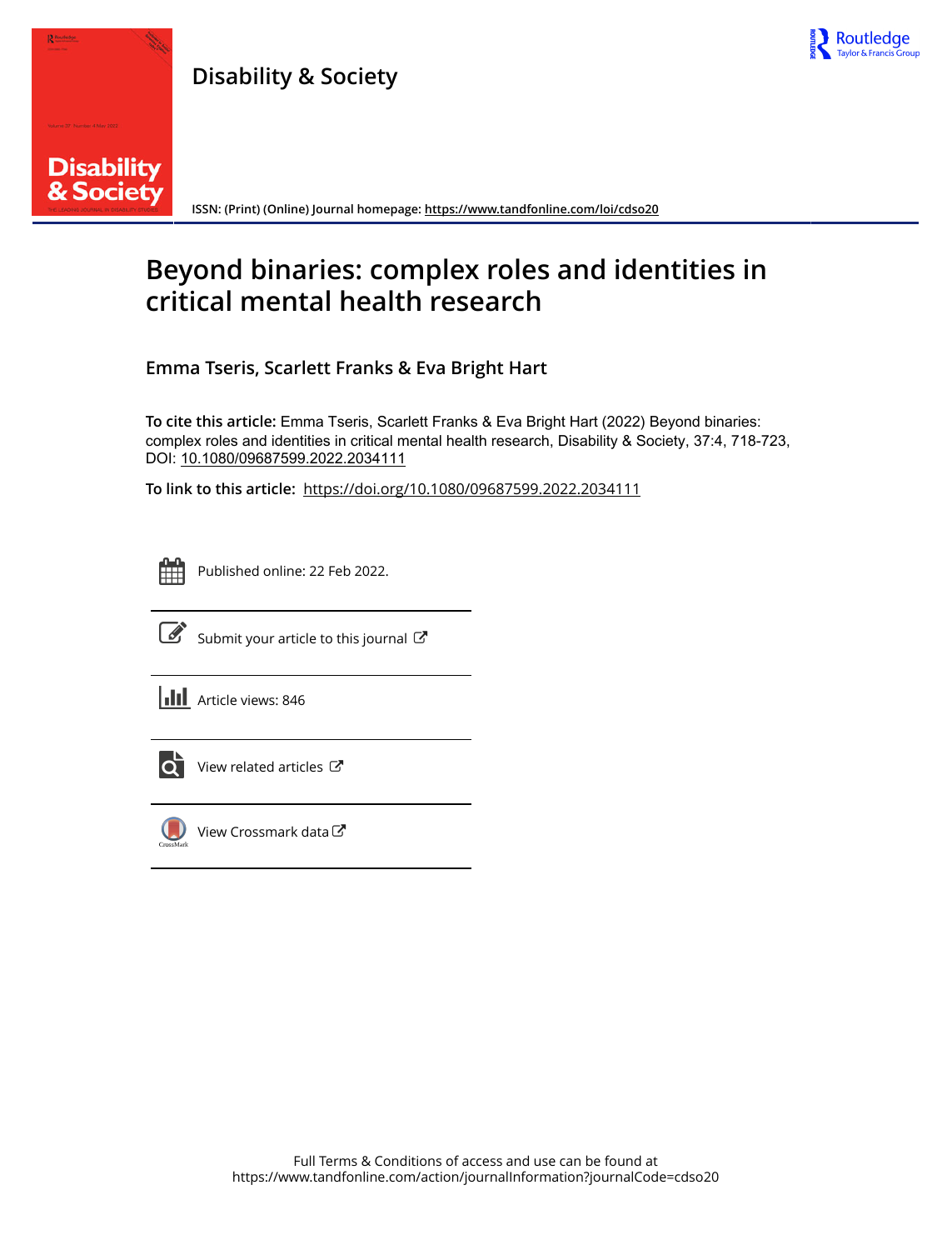CURRENT ISSUE

Routledae Taylor & Francis Group

Check for updates

## **Beyond binaries: complex roles and identities in critical mental health research**

Emma Tseris (D, Scarlett Franks and Eva Bright Hart

Faculty of Arts and Social Sciences, University of Sydney, Sydney, Australia

#### **ARSTRACT**

In this article, we discuss our experiences on a project that is exploring gendered harms experienced by women during involuntary mental health treatment. We outline our journey towards a more complex understanding of our roles in the project, by considering the aspects of our identities that are hidden when situating ourselves only in terms of survivor or non-survivor researchers. In addition, we discuss expectations that are often present in research projects for survivor researchers to publicly disclose highly personal experiences, while non-survivor researchers face no such demands, and the myth of a homogenous survivor researcher identity. We discuss how critiquing binary identities, while still acknowledging power and difference, may open up new ideas about creative and strategic approaches to challenging and resisting psy-oppression.

#### ARTICLE HISTORY

Received 10 November 2021 Accepted 20 January 2022

#### **KEYWORDS**

<span id="page-1-0"></span>Survivor researchers; critical mental health research; identities; disclosure

In a recent edition of *Asylum* magazine, an image by Tamsin Walker [\(2021](#page-6-0)) depicts two people wearing shirts, one with the words 'survivor researcher', while the other shirt says 'researcher'. The person wearing the 'survivor researcher' shirt comments, 'This t-shirt is ok but it feels a bit like you are reducing me to one aspect of my experience. I would like to wear your t-shirt…' Walker's artwork resonates with conversations that we have had as a research team on a project exploring the gendered dimensions of psychiatric coercion. We are a team of two people with direct experiences of psychiatric coercion (Scarlett and Eva) and one person without such experiences (Emma). In this article, we provide an overview of some of the questions that we have been exploring about how to navigate our roles and identities as survivor and non-survivor researchers. While it is important not to ignore or minimise power and difference, with survivor and non-survivor researchers clearly bringing different perspectives and experiences to the project, we wonder: How we can come to a more nuanced understanding of our multiple roles and complex identities?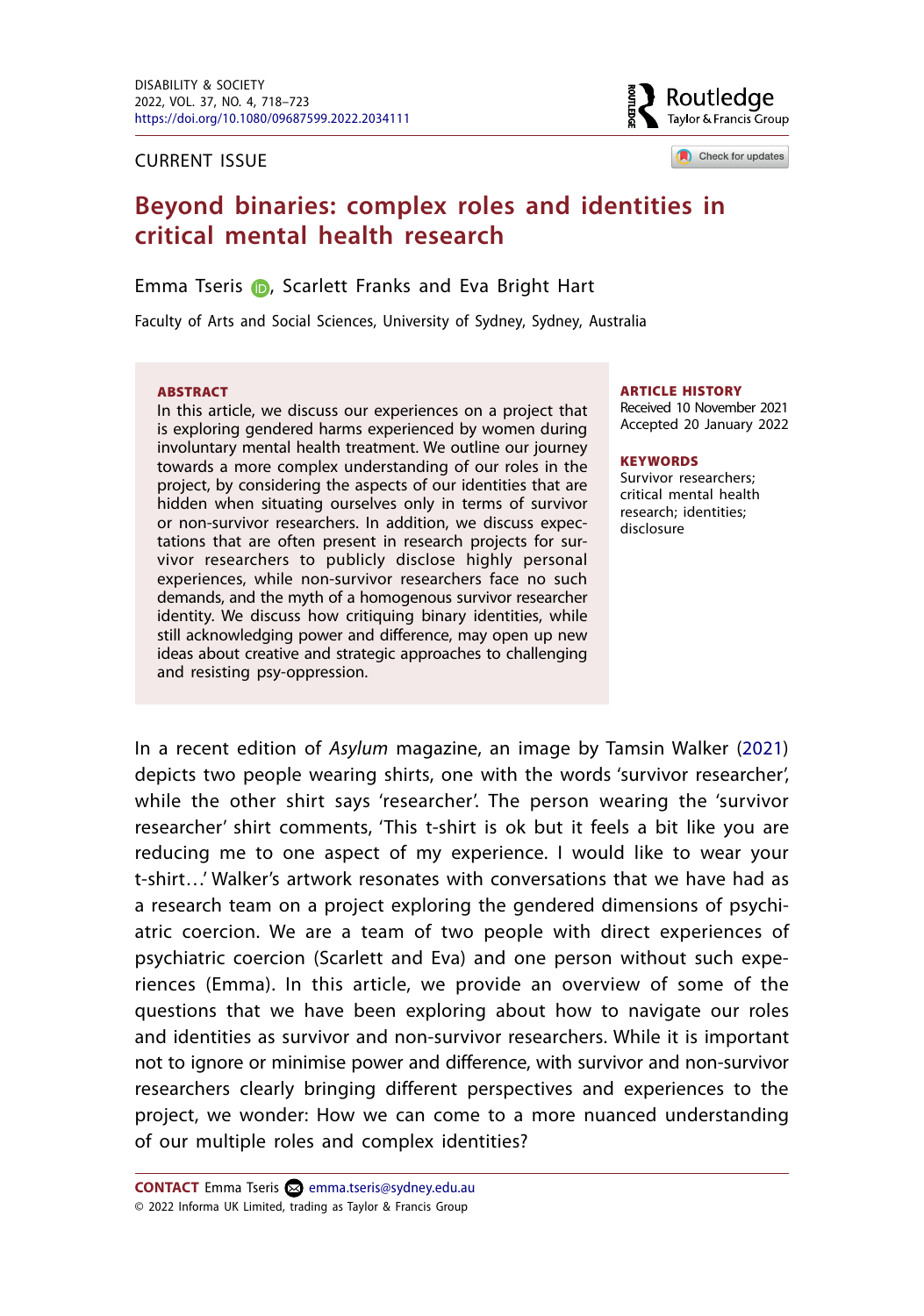#### **Complex and multifaceted identities**

Following our interviews with women survivors of psychiatric coercion, participants have described the enormous benefits of being interviewed by a survivor researcher. Our approach to research interviews aims to challenge the norms of mental health research, which sidelines and discounts experiential knowledge (LeFrançois, Menzies, and Reaume 2013). Survivor expertise has shaped the interviewing processes in ways that have invited creativity, connection, and safety – women's own words and understandings, and expression through poetry, art, music, and emotions have been positioned as valuable knowledges, while diagnostic understandings have been de-centred.

With participants so clearly articulating the benefits of survivor expertise within the project, we have also had discussions as a team about ensuring that the multiple skills and identities that the survivor researchers bring to the project are fully acknowledged. While being committed to the crucial role of survivor expertise within the project, we are curious about whether there are other aspects of our identities that may be obscured or under-valued when using the terms survivor and non-survivor researchers.

Psychiatric oppression is predicated on the notion of a rigid separation and hierarchy between people with psychiatric diagnoses and mental health workers. Despite the lack of scientific validity, psychiatric diagnoses are used to place people into discrete and stigmatising categories of illness (Allsopp et al. 2019). While recognising the silencing of lived experience within mainstream mental health research, and the need to counter that within our project, we also do not want to unintentionally strengthen the problematic 'us' and 'them' assumptions of biomedical psychiatry. While survivor researchers bring invaluable experiential expertise to mental health research, who we are as researchers and what we bring to the project is also more than the sum of our lived experience as survivors of psychiatric oppression. It is important that survivor researchers' diverse range of relevant skills are acknowledged and valued.

<span id="page-2-1"></span><span id="page-2-0"></span>An inability to recognise a full breadth of skills may lead to survivor researchers being continually invited to contribute to other people's projects (as is the case in this project, with survivor researchers being invited onto a project for which the non-survivor researcher received funding). Positioning survivor researchers' expertise only in terms of their lived experience is likely to result in missed opportunities for capacity-building and skills development, which could enable survivor researchers to pursue and lead their own projects in the future. Neglecting to offer these opportunities is neither just nor sustainable. It limits critical mental health scholarship to co-produced rather than survivor-led research (Rose [2017\)](#page-6-1), maintaining the power of non-survivor researchers to drive research agendas, while co-opting survivor knowledges (Beresford and Russo [2016](#page-5-0)).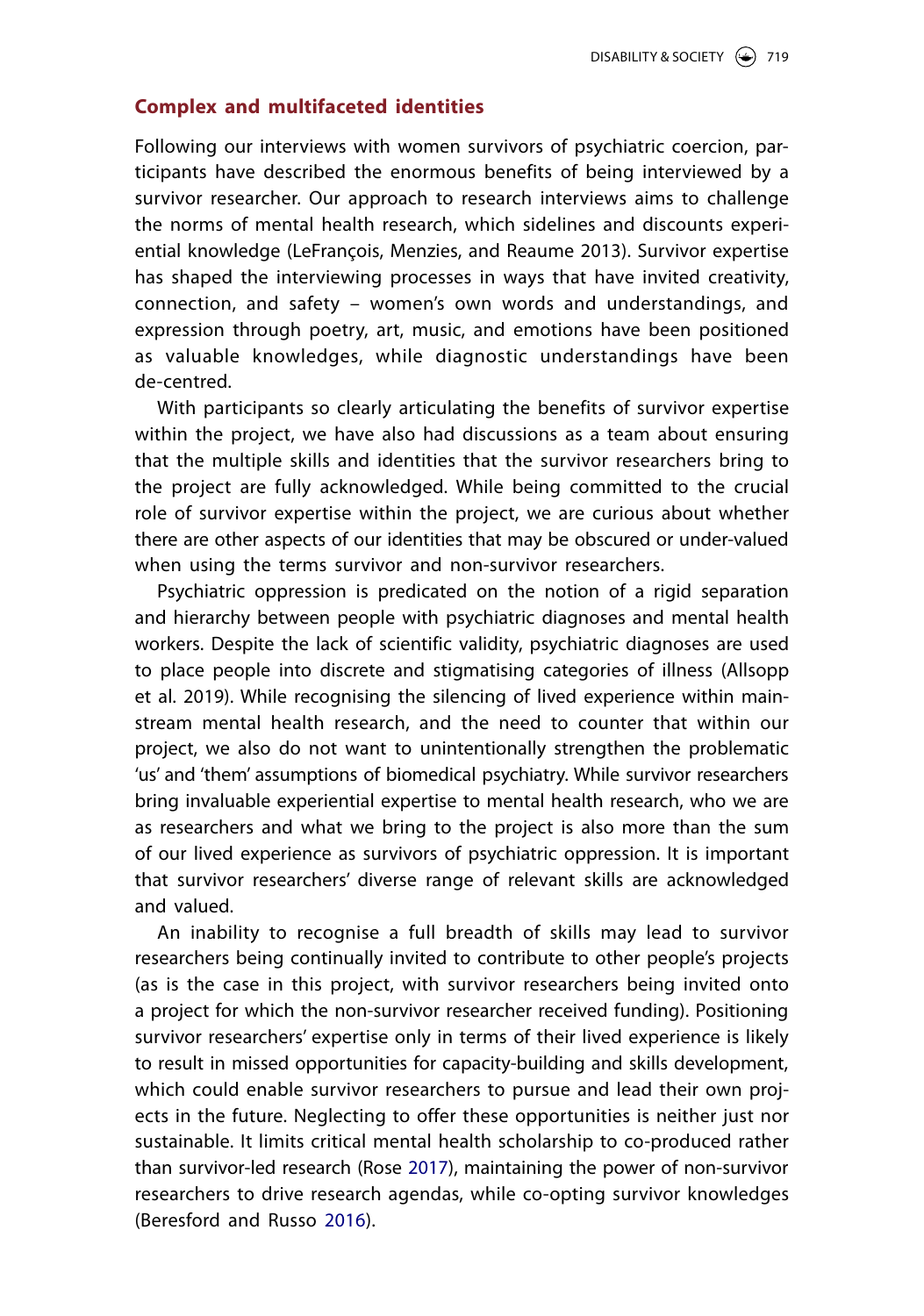## **Survivor researchers and 'compulsory disclosure'**

Critical mental health projects attempt to elevate 'the subjectivities, embodiments, words, experiences, and aspirations of those among us whose lives have collided with the powers of institutional psychiatry' (LeFrançois, Menzies, and Reaume, 2013, 13). The invitation to use lived experience within research projects raises important questions about safety and disclosure. Our project has uncovered the severe and ongoing harms that result from involuntary psychiatric admissions and the project has enabled women survivors to share their experiences while maintaining safety and confidentiality. Within this context, it did not seem ethical to require a survivor researcher (Eva- a pseudonym) to disclose her identity publicly, when there were significant consequences in doing so for her work and family. We identified an injustice, in that the non-survivor researcher (Emma) also brings personal experiences to the work that frame her understandings, but she is not required to disclose these. We did not want to enact coercive practices on a project that is about psychiatric coercion. We needed to develop an approach to presenting the findings of our project, which could recognise the contributions of all researchers, while also avoiding compulsory and unsafe public disclosure. Eva chose not to identify permanently and publicly with the thin identity given to her by psychiatry in 1999:

Things are changing and I want to join in this work, yet I resist permanent and high visibility. My family and I have trusted psychiatry to our detriment. Choosing Anon offers some safety and reduces risk. We rejected the imposed psychiatric identity of a "complex, chronic, treatment resistant, mentally ill woman". I protest in silence and anonymity. I sustain my life and professional career. I protect myself and my family from further harm, discrimination and sorrow by diverting from the mental health system. I will be known for care, determination and the quality of my work for intergenerational healing and justice. I invite the most powerful and resourced to take responsibility. I invite you to no longer profit or seek meaning from the biomedical model and mental illness industry. I invite you to take responsibility for the deaths, disabling, discrimination and despair daily occurring in the mental health sector. Take a position. Don't be a part of perpetuating injustice. Walk away. Join and heal with us in our other worlds. We know what pain and comfort is. We know how to wait, and take flight on the updrafts (Eva).

## **Heterogeneity among survivor researchers**

Pressures to appear 'professional' may place further burdens on survivor researchers to perform a linear, sanitised notion of 'recovery'. For example, Scarlett is at once a survivor, a mental health peer support facilitator, and a primary caregiver for a loved one who continues to suffer psychiatric oppression. For Scarlett, disclosure of historic psychiatric coercion as part of her role in the project has been low-risk as her career was already established upon and rewarded by advocacy as a survivor in the media. However, when distress, involuntary hospitalisation, and the demands of caregiving disrupted her contribution to the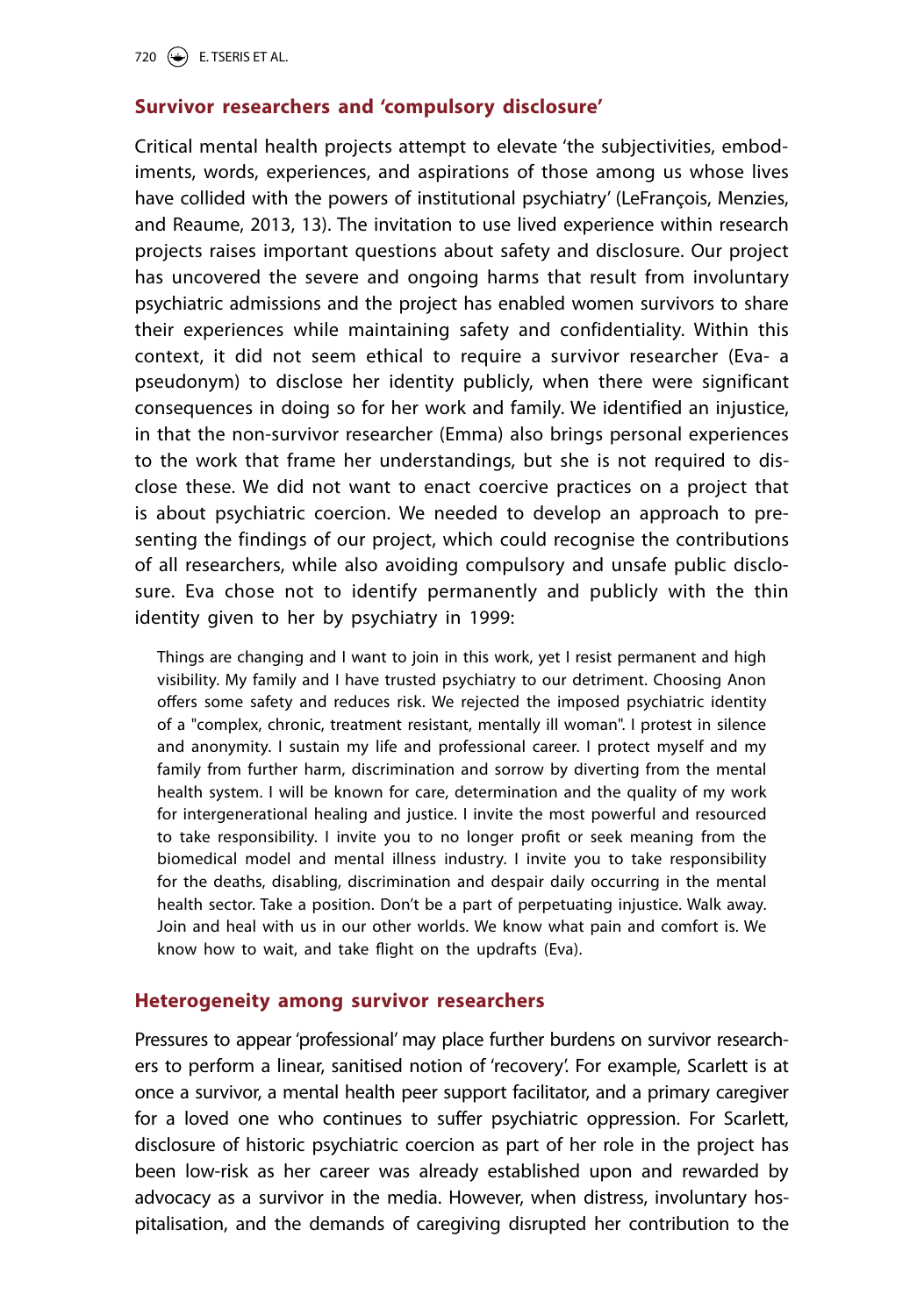research, she hesitated to explain this to the team. Despite our whole team being divested of the myth of singular identities, she experienced uncertainty, doubt, and shame about whether present-day distress and oppression undermined her authority as a researcher. This example demonstrates the challenges of resisting sanist ideas about what constitutes knowledge within the academy, and the need to make space for the multiple aspects of our identities within research projects, in order to ensure that our work is challenging rather than bolstering psychiatric hierarchies of knowledge and experience.

A rigid understanding of roles can also contribute to the problematic assumption that survivor researchers share a homogenous identity. Even survivors with near-identical experiences in the psychiatric system may make very different meaning of these experiences, leading them to draw different conclusions about which reforms or alternatives should be pursued. Just like non-survivors, each survivor researcher understands their experiences through an epistemic lens informed by their unique cultural, socio-economic, professional, and academic backgrounds. The fragmentation of and inconsistent practice within the psychiatric system itself may further contribute to the heterogeneity of perspectives among survivors. Failure to be mindful of this diversity and multiplicity can lead non-survivor researchers to engage with survivors in a tokenistic, superficial fashion or to make unhelpful generalisations (Daya, Hamilton, and Roper [2020](#page-6-2)).

#### <span id="page-4-0"></span>**Resisting binaries to resist psy-oppression**

We are curious about how a careful critique of binary identities in mental health research may assist in developing creative and strategic approaches to challenge and resist psy-oppression. In our project, we sought to interview three groups of people to explore gendered harms in mental health services: women survivors of involuntary treatment, family/friends, and mental health workers. However, we found that many participants identified with two or even three of the identities. We also found other overlapping concerns and themes between the groups. For example, a key theme in interviews with survivors was the widespread and relentless pathologisation of women's lives, including their emotional worlds, spirituality, sexuality, despair and suffering, protest, and responses to injustice:

I couldn't talk about this rich spiritual world that I had…They used to say, "Oh well, you're hallucinating"…And I'm like, "Well, no, actually I'm not. These are really spiritual moments that I'm having," and they're taking them in really wrong ways.

Interviews with mental health workers also revealed a culture of pathologising workers who critiqued the status quo of biomedical reductionism:

People make comments about my practice as being too involved…too invested…I really connect with the person…this is how we should all be practising…[my practice is] attacked as well as pathologised.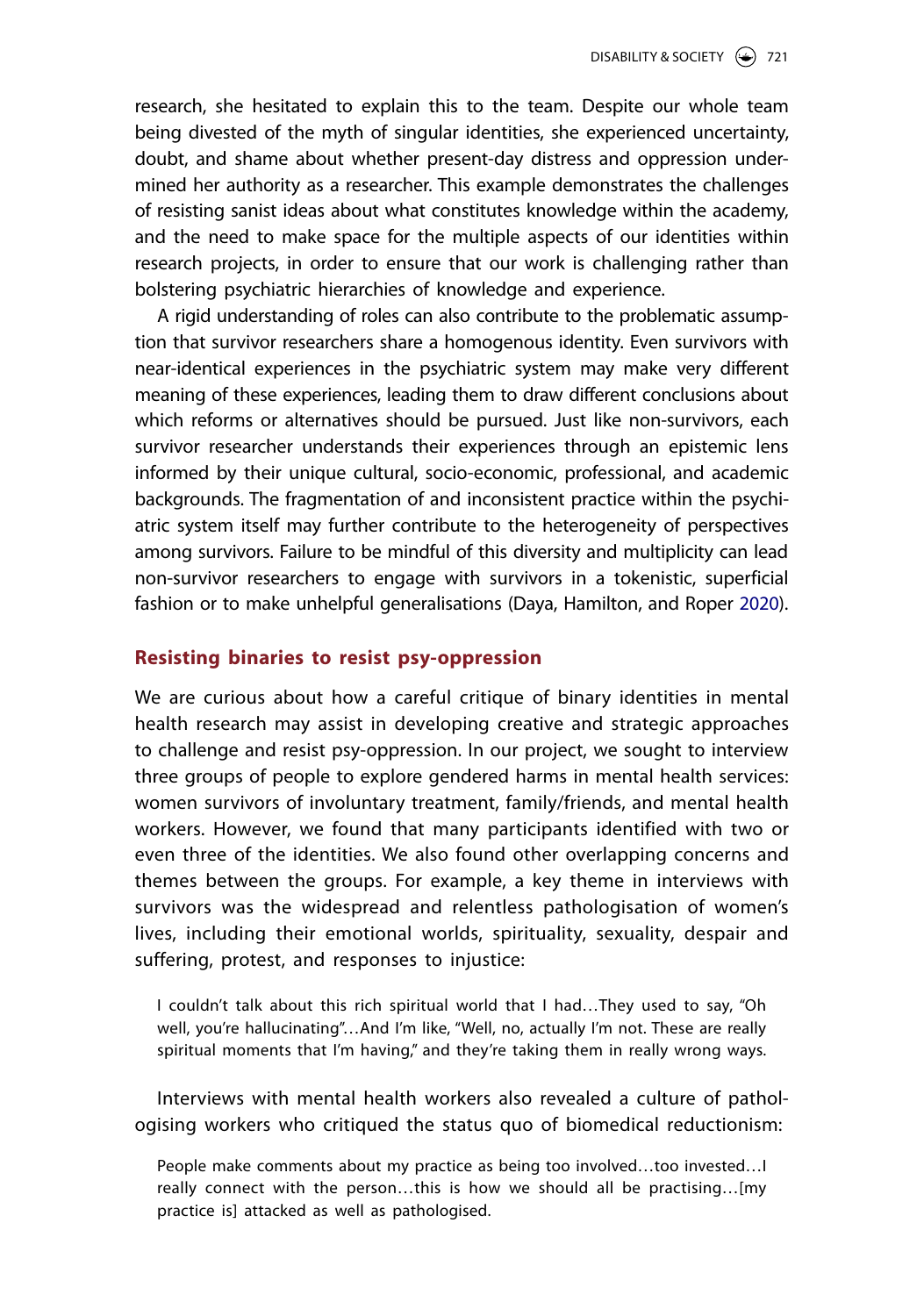722  $\leftrightarrow$  E. TSERIS ET AL.

Reflecting on power relations is crucial, and such experiences are in no way comparable to the experiences of psychiatric survivors, who have endured the devastating effects of involuntary treatment. Indeed, for many mental health workers, participation in psychiatric coercion contributes to professional status, career opportunities, resources, and privilege. It is vital that mental health workers are held accountable for their complicity with institutional violence, even if their participation is reluctant (Beaupert and Brosnan 2021). At the same time, we are interested in how the shared concerns raised by participants across the three groups within our project could be productive in the next stage of the research. As discussed by Russo, Beresford, and O'Hagan (2018, 1878), we are curious about:

what could constitute effective alliances capable to grow big enough and ultimately transcend rather than always perpetuate the traditional role division into allies on one side and those in need of allies on the other…we would like to see more efforts directed towards challenging structures that define all our places.

Collapsing power relations and pretending that we are all similarly oppressed by psychiatry is definitely not an option. However, we are also energised by the possibilities that may be available to subvert psychiatric hegemony, when groups who have been siloed by psychiatry (survivors, 'carers', and workers) have the opportunity to work collectively to critique its dehumanising and oppressive effects and to imagine together alternative ways of understanding and being in the world, outside the borders of 'mental health'.

### **Disclosure statement**

No potential conflict of interest was reported by the authors.

#### **Funding**

This research project is funded by the Australian Research Council.

#### **ORCID**

Emma Tseris **b** <http://orcid.org/0000-0001-5704-4598>

#### **References**

Allsopp, K., J. Read, R. Corcoran, and P. Kinderman. 2019. "Heterogeneity in Psychiatric Diagnostic Classification." *Psychiatry Research* 279: 15–22.

- Beaupert, F., and L. Brosnan. 2021. "Weaponising Absent Voices: Countering the Violence of Mental Health Law." In *The Routledge International Handbook of Mad Studies*, edited by P. Beresford and J. Russo. pp. 119–132. Abingdon and New York: Routledge.
- <span id="page-5-0"></span>Beresford, P., and J. Russo. [2016.](#page-2-0) "Supporting the Sustainability of Mad Studies and Preventing Its Co-Option." *Disability & Society* 31 (2): 270–274. doi:[10.1080/09687599.2](https://doi.org/10.1080/09687599.2016.1145380) [016.1145380](https://doi.org/10.1080/09687599.2016.1145380).